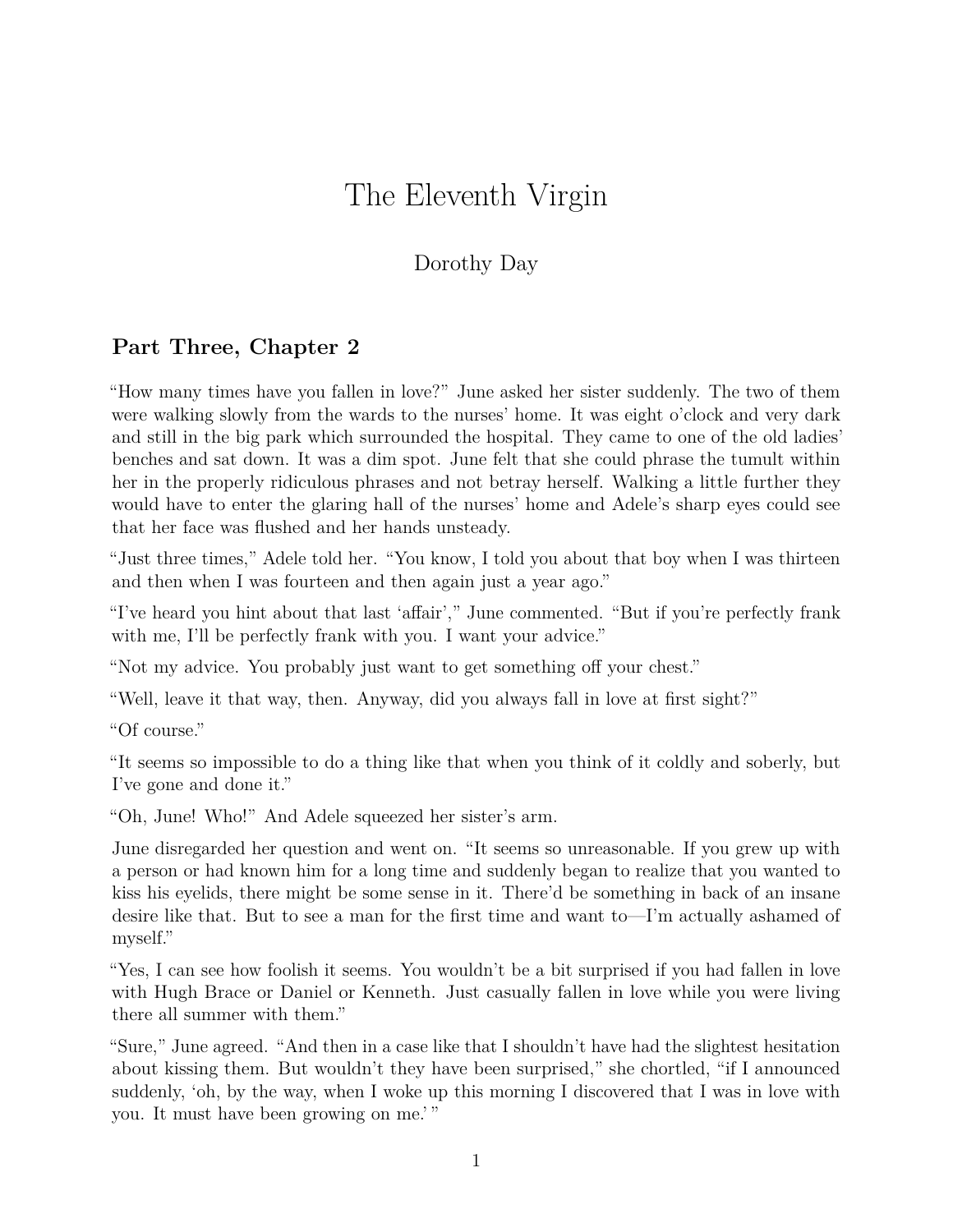"I don't believe that it does just grow on you," Adele said stoutly. "I think it always comes suddenly. As soon as you see the man, you know right away. Why, when I saw King walking down the street with Ann (fortunately it was a girl I knew) I realized immediately I was in love. Of course it's hopeless but it's nice being in love anyway . . . . All three of them had amber eyes," she ended incoherently.

"It seems ridiculous, but I can't laugh about it. Do you know what it was that made me fall in love right away, Adele? It was this man's broken nose. It looked just exactly like Amenemhat's. You know how his is broken, sort of hacked off so that it looks as though it were pushed to one side. I told him right away that he looked like Amenemhat III, and he said, 'who in hell is he?' and then he apologized and asked me if I would have my eggs scrambled or poached."

"You don't mean to say that you've fallen in love with a patient! Was he delirious?"

"No, of course not a patient. He was a kitchen man in ward seventy-two and now he's an orderly."

As long as June's was what Adele would term a hopeless passion, she could not feel shocked. But as the weeks passed and she noticed the look of suppressed excitement in her sister's eyes, she felt that she had to take it more seriously. Especially when she learned more about Dick Wemys.

He was not an ordinary orderly although you could hardly use that adjective in connection with any of the orderlies of the Central Hospital. A good many of them were formerly professional men, doctors and lawyers, college graduates who had never fitted themselves for any work and drank steadily until they found themselves in the city hospital either with some illness or with delirium tremens. If, after they had recovered, they were offered some position in the hospital, they usually took it. The pay was good, and so was the food. Their quarters were almost as comfortable as those of the nurses. Moreover, they were out of the way of temptation. It was generally understood that once a month they would disappear with their pay envelopes, but they usually returned two days later, yellow about the eyes and anxious to be taken back. And since intelligent orderlies were scarce, they were allowed to return to work without comment.

June was glad to assure her sister that Dick Wemys had not been brought into the hospital with delirium tremens. He had been working as a camera man with a moving picture outfit in Caracas and had worked his passage on a freighter back to New York in order to save money.

"I always flattered myself that I was hard-boiled enough to take care of myself," he told June, "but the trick those dirty Mexican sailors pulled on me was the simplest ever. Dropped into a saloon with them on Furman Street and didn't know a thing until I came to in the hospital here a week afterward. An overdose of knock-out drops, and they took all my money. As if that wasn't enough, they chucked me under an archway at the foot of Montague Street and left me to freeze to death. Unfortunately I didn't have but a few glasses of liquor in me so I got pneumonia.

"This job isn't so bad and I want to save enough to get out to the harvest fields. That's the life for you. I usually get out there every summer and wander from state to state with the harvest, ending up in Canada. Lumber camps are all right, too. Then you can winter in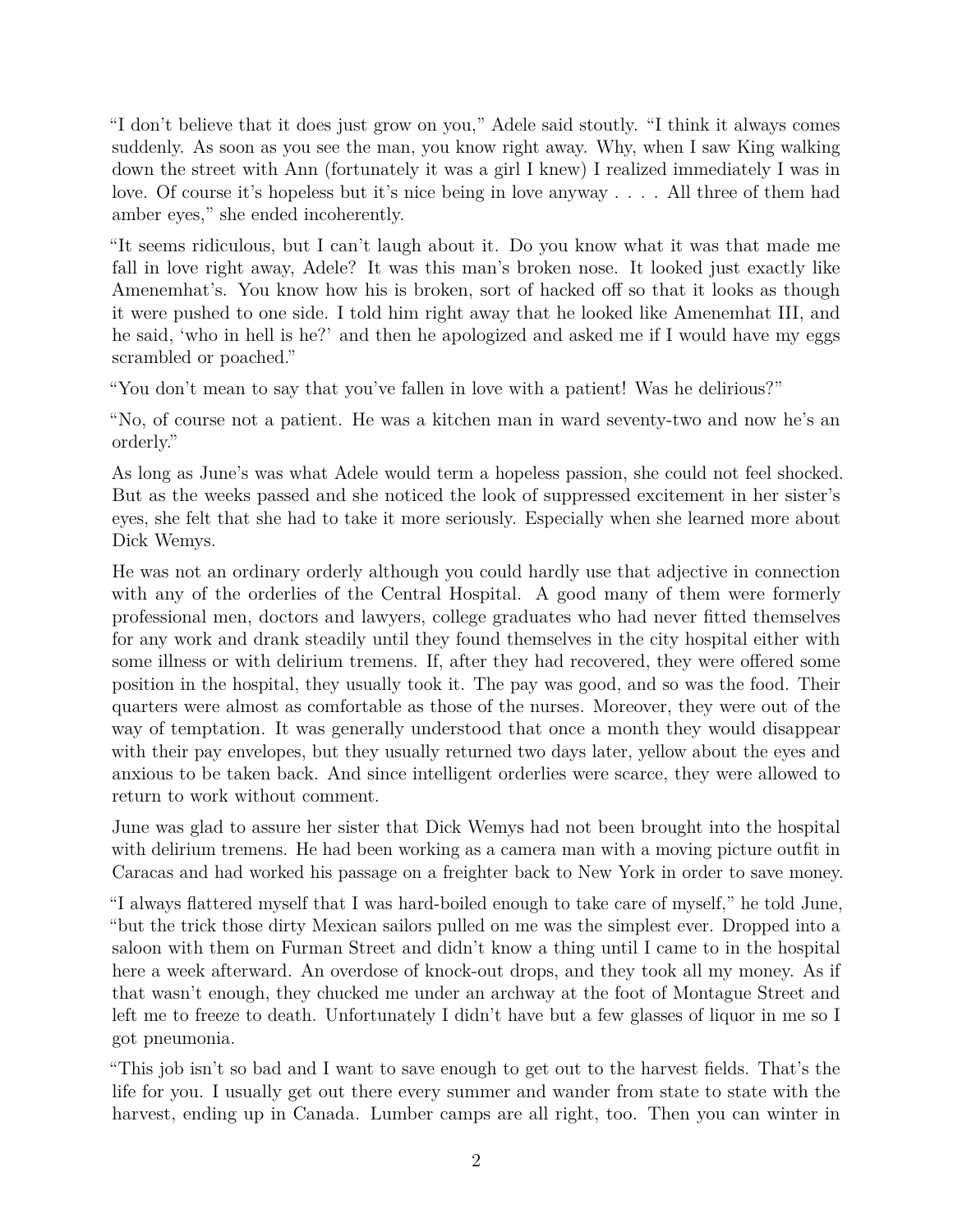Seattle or down in Frisco. Either loaf or find a newspaper job. I was woman's editor of a Frisco paper several winters ago."

The strange wooing began immediately, of course. Dick Wemys was that sort of a man. He wouldn't have remained in the hospital if it hadn't been for June. It was another adventure for him, but he would not have enjoyed it if he had not had June to enjoy it with. And the fact that it was another adventure for her, too, made it easier. Adventurous souls were rare, he argued. People liked to regard something that just happened to them, and which took an hour or so to happen, as an adventure. Real adventurers were those that could enjoy a long drawn out adventure, one that entailed hard work and days of depression as well as those uplifted moments that come so seldom and are remembered ever after.

You have to get outside yourself June agreed—stand afar off and watch yourself running up and down the ward with glasses of egg nogg, tying patients in bed, undressing filthy longshoremen, watch yourself being scolded at by head nurses and superintendents or nurses who always insisted upon your doing the most unnecessary things at the most critical moments when it seemed absolutely essential to do something else. Dick had to share all this with June now.

There was the incident of the dirty feet, not so indelicate as it sounds. Dr. Weiss, that tiddy-nosed old flitterbottom as June called him, was examining a patient with rheumatism in his ankles. He was the sort of doctor who always insisted that the head nurse accompany him on his rounds. No ordinary blue and white striped nurse would do. And he not only needed a white gowned nurse, he needed an orderly to wheel around a dressing tray. He just had to have it. It added to his importance.

The man with rheumatism in his ankles had been a sailor all his life, used to scuffing about the docks barefooted, and the feet in their uniform brownness, thick and calloused on the soles, stubbled as to toe nails, did not correspond in whiteness with his thighs. There was tar on them too, but as June protested, if she stopped to scrape the tar from the feet of the sailors who came into ward seventy-two they would have to do without not only their medicines but their egg noggs.

Dr. Weiss came to the old sailor and the head nurse drew the immaculate bed linen from his feet. The movement was delicate. You could almost see the little finger of her hand upturned. She handled the sheets as Miss Daly had handled the bones in the anatomy class. The whiteness of the sheets and the smallness of her hands accentuated the grotesqueness of the huge wide-spread toes which were exposed.

The doctor turned away in disgust. "Did he just enter the hospital this morning?" He looked at the patient's chart. "No, he has been here a week. I shall examine him another time."

"Miss Henreddy!" It was the prim voice of the head nurse. "I shall examine the feet of every patient in the ward at eight o'clock tomorrow morning."

Behind her back, Dick and June exchanged glances.

It was a day during the influenza epidemic when patients were brought in one after another on stretchers, and died very often before they could be put to bed and had to be carried away again.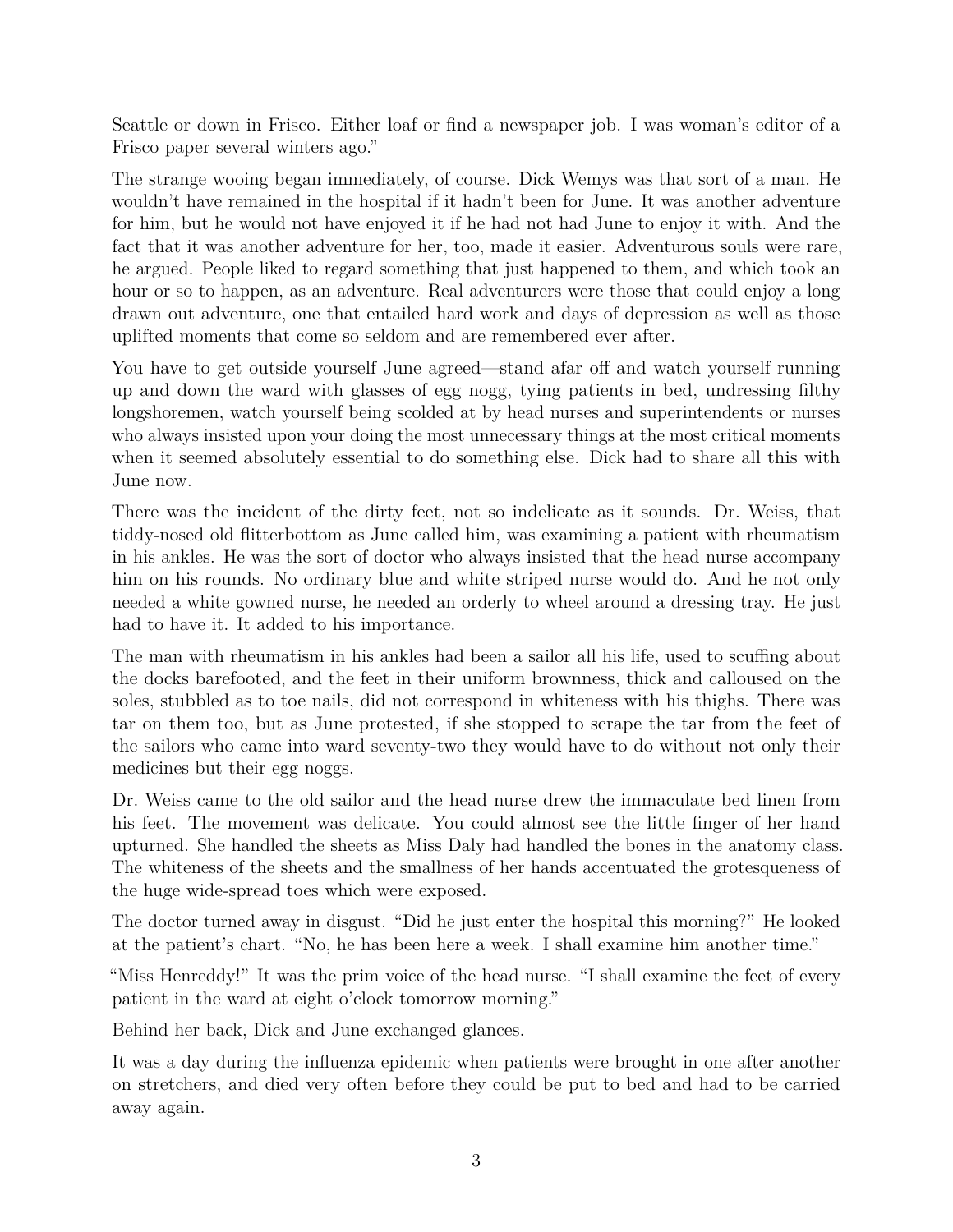"Believe me, those sailors won't thank you for getting the callouses off their feet," Dick laughed afterward. But nevertheless at six that evening when there was no danger of an inspection from head nurses, he and June informed the ward of what was before it.

"I'm taking charge of this," Dick said briskly. And the patients who liked June and helped her whenever they could, offered their cooperation. In a minute, the two huge bath tubs at the end of the ward were full of warm water and liquid green soap, and all those patients who were able to walk or be assisted, tottered to the end of the ward and sat in a circle around the edge of the tubs. The job was taken hilariously and finished in an hour.

There was danger in it of course. Not two days before, one of the patients had taken advantage of the nurse's absence to try to get out of bed to reach the lavatory and had dropped dead. Weakness of the heart was common in the influenza wards. But Dick claimed that the patients were so fond of June that they would risk dropping dead to save her trouble and that their mentally agreeable state would prevent any such disaster happening.

Mr. Liscinderella was another hard customer. He was brought in on a busy morning, raving fiercely and demanding liquor. June and Dick wrestled with him, strapping him into bed but their combined strength was hardly enough. He broke away from them again and again. Dick snarled at him viciously and June used the conciliatory tones proper to a nurse. Perhaps the two treatments neutralized each other. At any rate, it was a full hour before he was properly restrained. Several times June approached him with a hypodermic full of morphine which the doctor had ordered. But each time he leaped under the touch of her hand and either broke the needle or separated it from its glass cylinder.

"I know it doesn't hurt him," June said. "The first time I ever gave a hypo I know my hand trembled so that I must have bungled the job. After that I gave myself one with sterile water and as you don't mind pain inflicted by yourself, my hand didn't tremble at all and I couldn't even feel the needle going in. All you have to do is keep a supply of fresh, sharp needles. Seeing as we have to buy our own, some of the nurses are stingy about it and use the same ones over and over."

But even the morphine when it was finally administered failed to soothe the delirious man. In the middle of the afternoon he wrenched loose the sheet from around his shoulders and sat up in bed suddenly.

"Line up, everybody," he called out. "My treat." And one feeble longshoreman from the other side wandered vaguely into the middle of the ward with his nightshirt flapping around him and died upon being put back into bed.

It was only when an interne ordered whiskey three times a day for Liscinderella that he subsided and the ward again became quiet.

There was a sort of ghastly excitement and joy in the ward among the convalescing patients when the sicker ones were obstreperous.

"Gee, ain't this a hell house," June heard one of them remark complacently. "You'd think the old black bottle was being passed around." For the legend that hospitals did away with superfluous patients by draughts from the black bottle was still current among the lowest of the lower classes.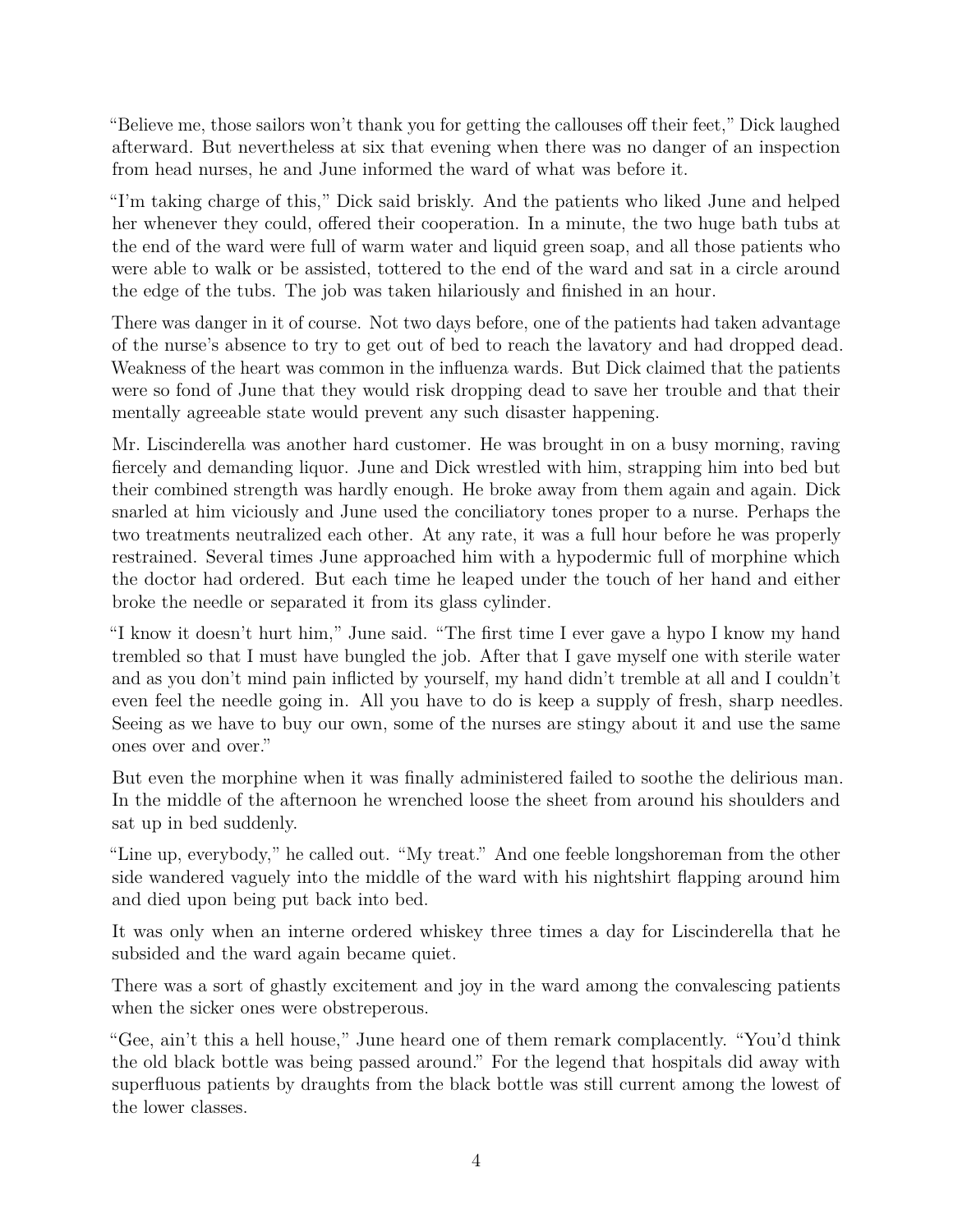They rather enjoyed believing it.

It was an exciting play that they were all taking part in. It was a battle in which one grim spirit passed by, casting a spell over some and shrieking through their mouths obscenities on life.

June and Dick were the only healthy young things in the entire ward. As long as some of the patients could help the nurse by washing their own faces and keeping their beds smoothed and the tables cleared by their sides, they felt that they partook of a little of her energetic health. They could watch the struggle going on in the long room with a grim humor.

On one occasion when the ward slept and June was off duty, a delirious patient who had been so quiet that it had not seemed necessary to fasten him in bed with restraining sheets, quietly got up, tied his blanket around his waist to hide his bare legs and sneaked down the stairs and away.

June came on the ward at seven to find the night nurse weeping hysterically. "You can't turn your back to feed one patient his medicine without another getting into some devilment. Now I'll be kicked out."

Dick took part in the search. Patients had been known to have escaped to the roof, to the benches in the park around the hospital buildings. This one was not to be found on the grounds. It wasn't until noon that he was discovered, minus the blanket, sitting on the curbing of a street that ran through two deserted lots, holding an imaginary fishing pole and pointing to what he thought was a trout in a large puddle before him. The short nightshirt was open down the back and disclosed a long curved spinal column and shoulder blades which, Dick said, seemed to flap as he flung his line. His toes were meditatively wriggling in the dirt of the gutter.

Dick was triumphant as he brought him in and June was triumphant that she kept him alive all that day. He continued to live too, and was the admiration of the other patients in the ward when they heard of his nocturnal wanderings.

It was these things which drew Dick and June closer together. They looked on the work with the same eyes and the same clear-headed enthusiasm. Other long winter afternoons when the ward was quiet and no patients were ill enough to demand continual attention, they shared a feeling of languorous tiredness. They seemed to have wandered through a nightmare hand in hand, to have passed through it into a half stupor. June felt the sensuousness of her mood even before Dick voiced it.

"Two lines of a poem have been running through my head these last few days," he told her while they were making egg noggs in the kitchen:

"'*Here, where the world is quiet, Here, where all trouble seems Dead winds' and spent waves' riot In doubtful dreams of dreams*.'

"After the strain we've been through this last month everything seems the shadow of a dream."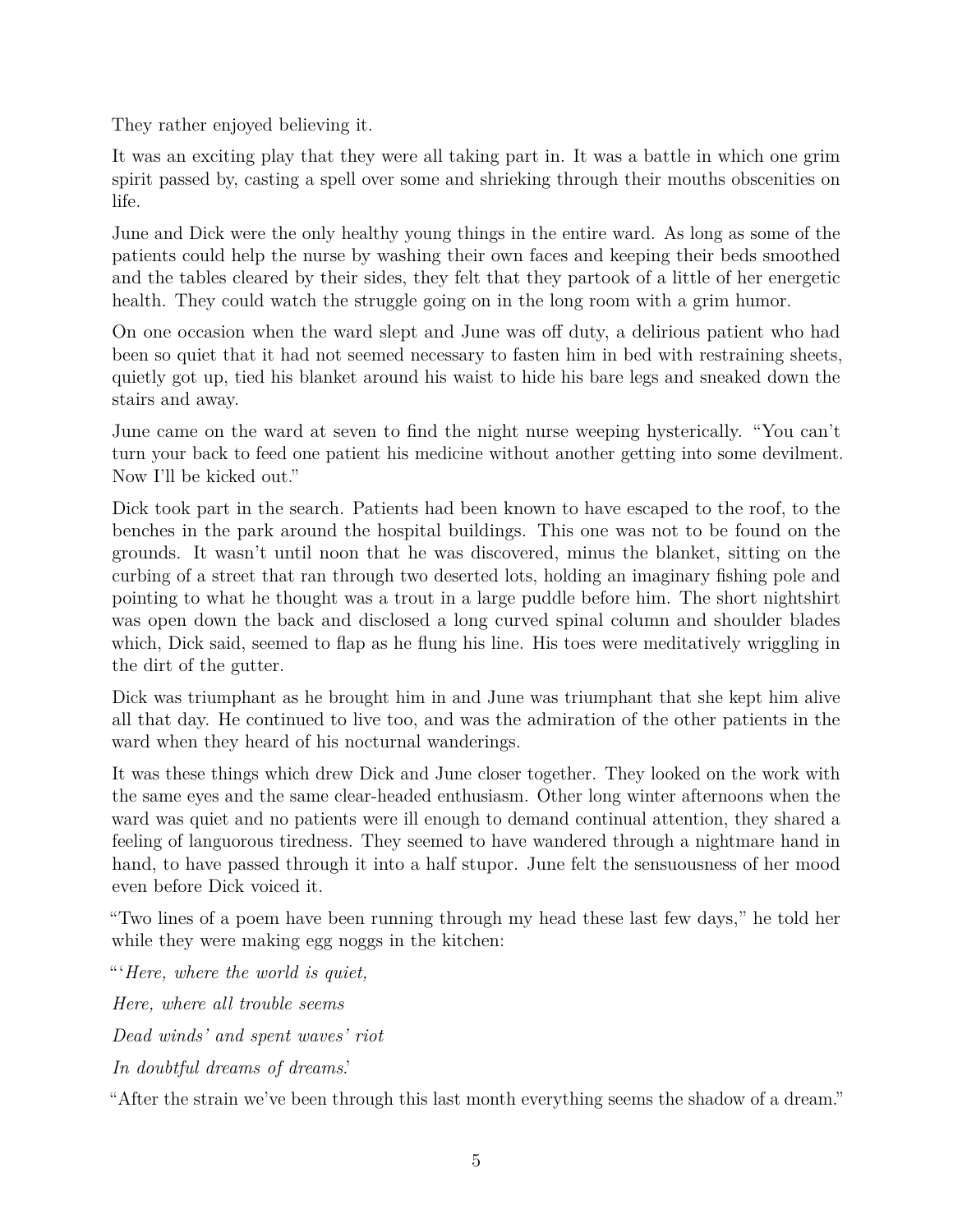And because they both were so tired, and it was the quietest time of the afternoon when no one was stirring in the ward, she leaned against him with her head on his shoulder and they rested that way a few moments.

"You tempt me," he told her one time. (It was a month later.) "You are a most intoxicating temptation. And who was it that said that temptations were made to be succumbed to?"

Neither of them could remember, but they were sure that it was a poet. (A year later he thought he remembered and woke her up in the night to tell her that it was Oscar Wilde.)

But they weren't thinking much in terms of poetry those early days. June was too desperately determined that he shouldn't go away from her as he kept saying he would. He gave himself three months to stay in the hospital. June gave him three months in which to seduce her.

"I've got to have you," she told him. "I love you. I do love you. It's a fatal passion." She smiled, but her lips were trembling.

"You should wait for some nice young man who will marry you and buy you a rubber plant and give you babies."

"I don't give a damn about marriage. And you only talk about nice young men and rubber plants because you really want me, even though you don't want to marry me."

"Better look out! You'll persuade me yet," he laughed at her. And then, "But you know you love babies. And if you had one I'd leave you."

"I don't want anyone but you," June protested stubbornly. "When women are really in love they don't want babies. They only want them when they aren't satisfied with the man they have and feel the need of something else. Or if they are jealous. Then they could feel, I suppose, that they were bringing another edition of their lovers into the world—an edition that wouldn't stay out late nights and neglect them.

"But I should never be satisfied with a substitute. I'll take what I can get out of you and if I can't get enough of you I suppose I shall just have to break my heart over it. I wouldn't compromise . . . .

"But it just seems as though a hunger were gnawing at me continually. And I know what it is like to be hungry too. One doesn't forget days like those I spent down in jail in Washington. It's a continual pain."

"You ungrateful little wretch, you. After the wonderful breakfasts I've given you on the ward—and which I've seen you eat."

"Oh, I can eat your breakfasts all right. I eat with the same appetite. I can't say that I'm unhappy during the day. I'm too excited to be unhappy, when I can see you a good part of the time. It's at night that I suffer so. I sleep, of course I sleep. I'm exhausted when I go off the ward at night. But I dream of you all the time. I don't need to be a psychoanalyst either, to know what the dreams mean.

"Last night I was dreaming of the docks—it wasn't the East Side docks. I know them pretty well. It was in Brooklyn and the surroundings were strange to me. It must have been down around Furman Street you've told me about. I was sitting on the edge of a pier with you. We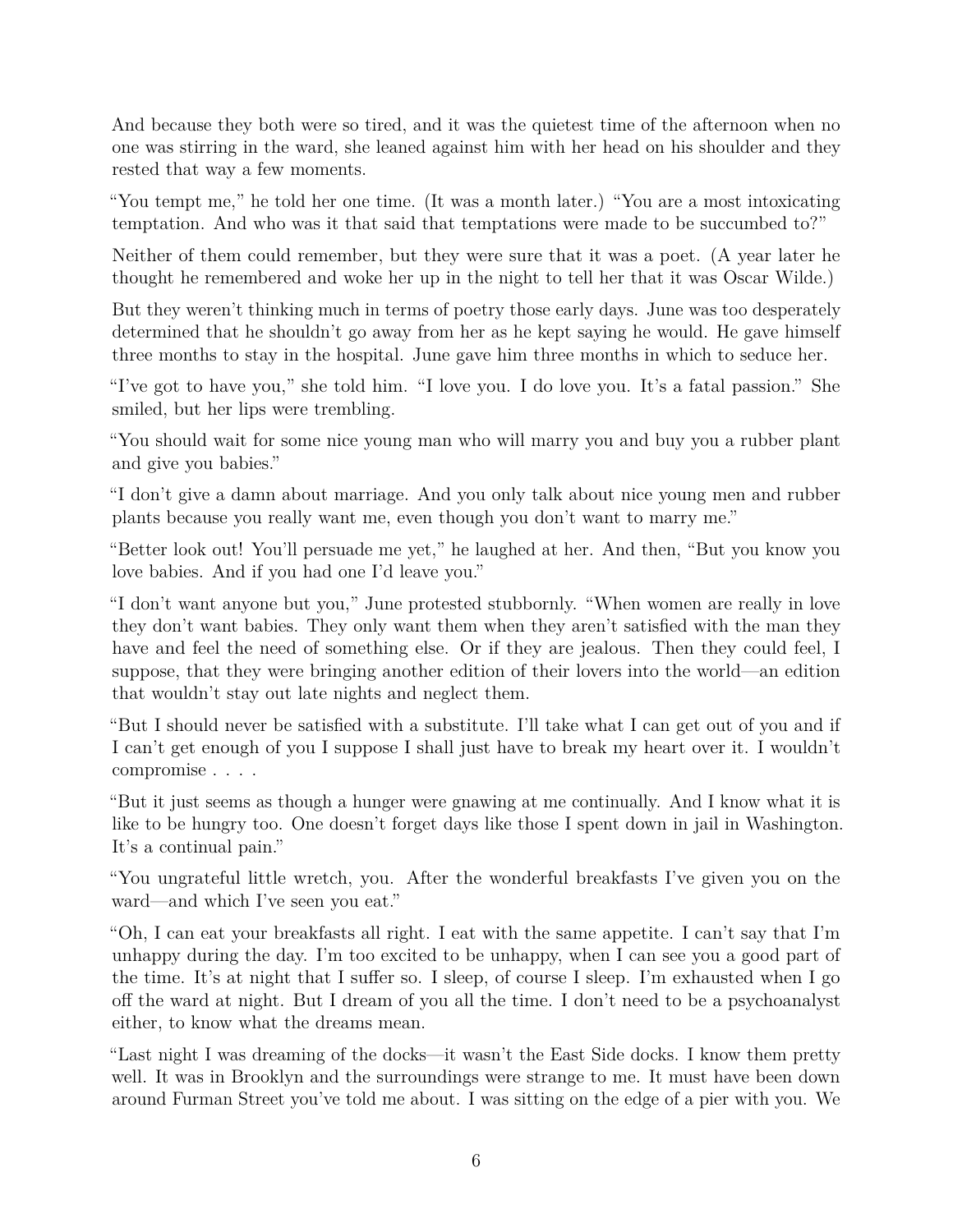were throwing daggers at each other and we were only a couple of yards apart so they always hit. We played leisurely as though it was a game. It was a hideous game. I kept trying not to start so as not to show that I was hit."

"My poor darling," the words were playful but his arms around her were tender and there was passion in the touch of his lips on her face and neck.

"I am becoming a common little slut," June maintained. "I slink out at night without telling anyone where I am going and meet you on deserted streets, and we have so little time together that I catch myself scheming. Scheming to get you into back rooms of saloons—desolate, out of the way saloons, where the bartenders are always sleepy and there are never any customers so that I can look at you and you make love to me. Can't coordinate when you put you arm around me on the street,—my knees wobble and I step on your feet."

"You do seem to be strangely clumsy," he mused. "And to think I fell in love with you because you held your hands like Mrs. Vernon Castle!"

"Oh dearest, you can say nice things!"

"Yes, I want to become sentimental when you put your hand on my face. They are luring. I want to quote Laurence Hope."

"You should, if you want to. I'd love it."

"That's my weakness—sentiment. I could quote reams of poetry to you but I always stop myself in time."

"No," and she liked to argue with him. "You are an accomplished flirt. You merely suggest a sentiment. But you are hard. I fell in love with you because you are hard."

"It was my broken nose"—in mock disappointment. "It was because I looked like the chipped and degenerate statue of Amenemhat."

"That's true, but he was hard. He looks as though he were above the weakness of falling in love. He was probably skilful in his love-making and he victimized women. Women love to be victims." But Dick maintained she was basing her knowledge on an O. Henry story. "Women don't mind being beaten. They'll endure anything as long as they can persuade the man that he has the upper hand and they know all the while that they get their own way in the end. It's true that Mrs. O'Grady or whatever her name was, was the envy of Mrs. Sullivan. But that was because although Mr. O'Grady beat up his wife periodically, she was always the winner. Didn't he take her to Coney Island and buy her presents? Whereas Mr. Sullivan didn't beat his wife and didn't take her out or buy her anything. That's why she tried to make him beat her.

"I'll have to give you Schopenhauer's essay on women to read. That old bird had the right idea of gals."

June read it, but she was unconvinced. She insisted that it was only another of Dick's fascinations that he could persuade women (with authorities) that they were the base, wily, and subtle heart breakers that they would like to be.

"Infatuated woman," he called her, and pretended to be pleased.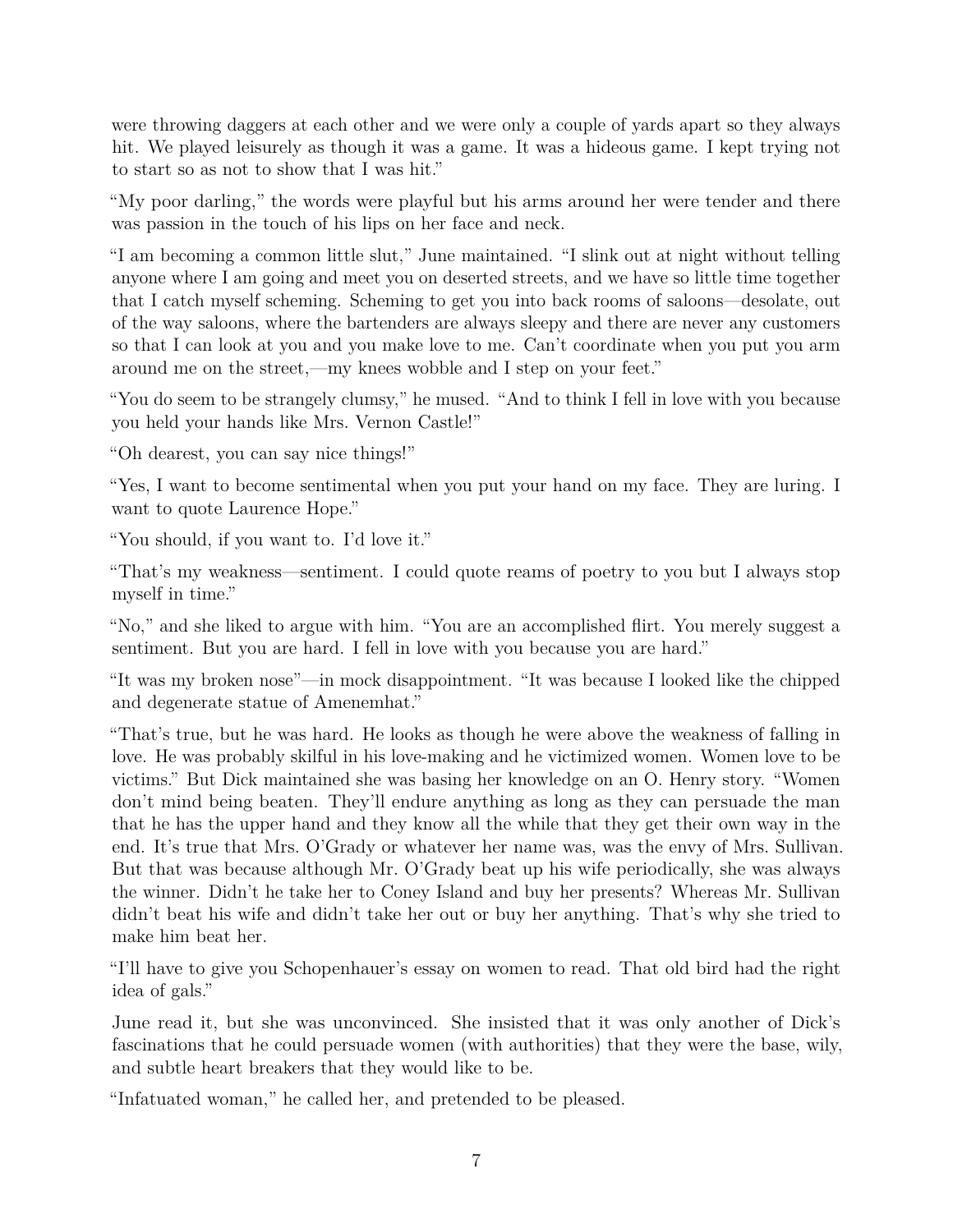"I have never had a virgin," he ruminated cruelly another time and looked at her out of the corner of his eye.

She did not flinch. "Nothing you can say will hurt me. Nothing will persuade me to give you up. You're mine, I know it."

He disregarded her. "They are probably stupid little things that weep and are unnaturally unemotional. Accomplished women of the world have a more decided appeal.

"And yet—I've always thought some day it would be nice to find a complete virgin. Not that I think I'll ever discover one . . . . A completely unsophisticated young girl who has never heard of Freud or birth control and has never talked sex. Someone who is full of inhibitions and suppressions. I'm sure that there aren't any such unless you catch them very young. And God! Look where that train of thought leads. I find myself convicted of moron tendencies."

June admitted that she was a demi-vierge.

"You could call me that at the age of six," she said rashly.

"I don't doubt it," Dick told her. "But that, too, adds to the decadent flavor which is one of your chief charms."

June felt as though they were talking in circles.

When she arrived on the ward one morning she found Dick flitting up and down between the beds of patients holding a sheet high above his head which waved out behind him as he sang blithely, "Good-bye, boys, I'm through." He stopped his carolling as he saw her enter the door and tying the sheet around his waist and taking up a towel, came toward her in mock servility and asked her what she would have for breakfast.

There was a frightened look in her eyes and a sickened feeling at the pit of her stomach which did not lessen when he came close to her and said, "Poor child, I'm going to leave you."

"No, you aren't," her voice was grim. "Come on out in the kitchen."

And when he followed her into that retreat of theirs, she closed the door after them, disregarding the fact that the head nurse was liable to come on the ward at any minute. He thoughtfully put some bread and milk on the table near her so that if anyone did open the door suddenly it might appear as though she was breaking one of the minor rules of the hospital in eating on the ward. Then he took her in his arms.

"How can I leave you?" he said softly. "You seem to be a part of my heart now after these months—just a little part," he teased her. "But it's hard to cut it away. And I'm going to."

"You won't."

"But I've got to. What in hell would I do with a woman around?"

"I don't care. I'm just going to tag around after you from now on. If you go away I'll go too. I can't live without you and I don't intend to stay here and suffer. You can run away all you want to, but I'll just run after you, all over, wherever you go."

"Silly little thing. What would you do in a lumber camp or harvest field? You wouldn't last a minute. You can only endure the work here because of your morbid interest in it."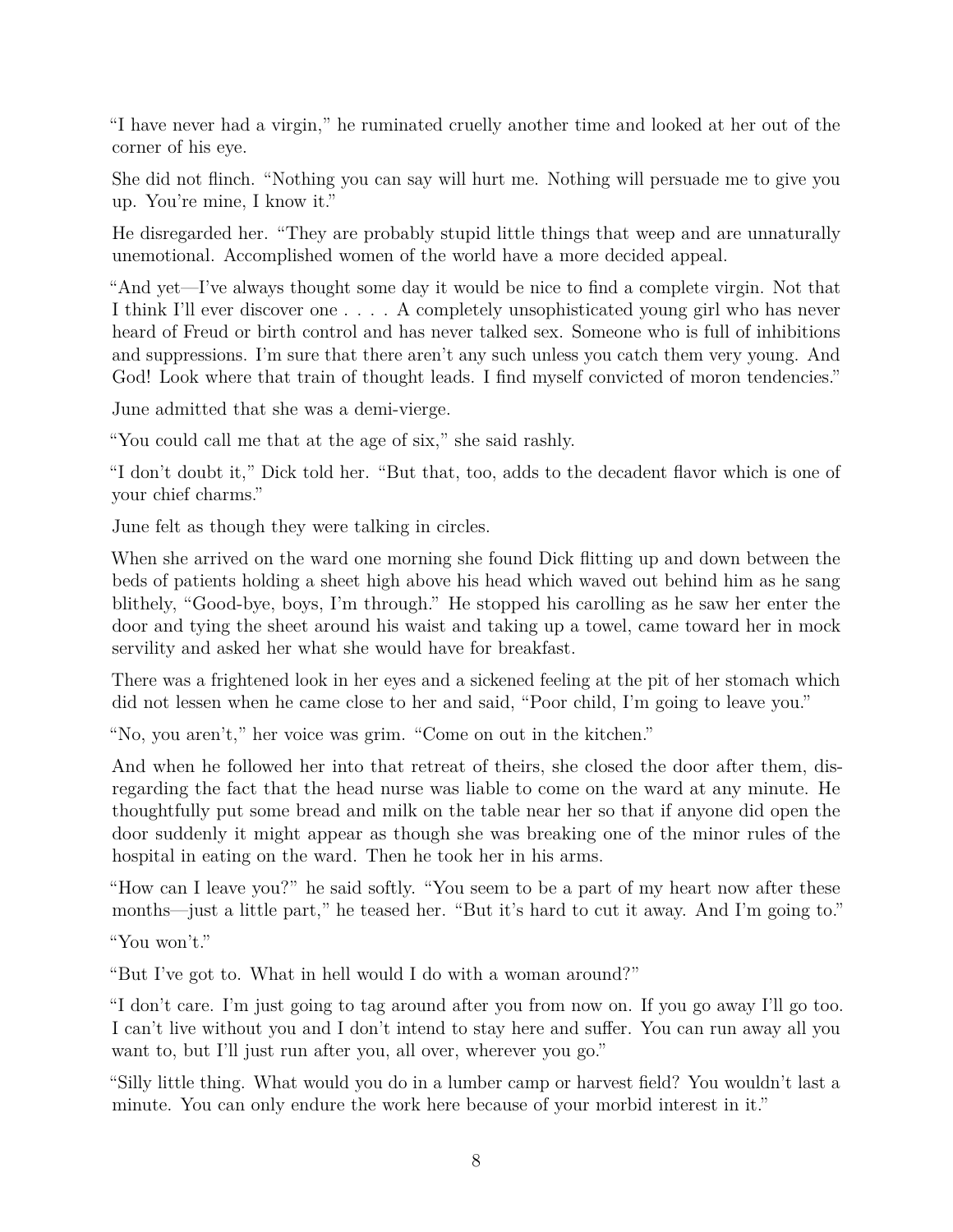June ignored the last part of his speech. "Where are you going? To the wheat fields? Oh God, I couldn't stand your going away." And her eyelashes were wet with the tears she pressed back.

"My sweetheart! Do you suppose I could go as far away as that? No I shall have to get out of your clutches gradually."

"Where are you going then?"

"Me and my old side kick, who's still down in Caracas, have an apartment together here in New York which we subrented when we went away. The tenants are getting out now and I've found a respectable job acting the part of a drunkard in a play which is going on in a couple of weeks, and I've saved enough money from the job here to live for as long as that. Hip hip! I can loaf for a while."

All that day she fought hard to keep from showing the bitter sorrow that was in her heart. It had to turn out right, she kept telling herself. It would turn out all right. She had to have him She kept her head bent to hide her red-rimmed eyes. But she found herself dropping tears in the glasses of medicines on her tray.

Later in the day, Dick came into the linen room where she was hunting for sheets and while her hands were full took her face between his hands and kissed her and looked at her for a long time. "I know—you *are* mine. It was meant that I should love you so it's no use fighting." He slipped a little card down the bosom of her dress. "I find I can get off now, before supper, so I'm leaving. That's my address that I'm giving you. Let your conscience be your guide." And he kissed her again, a hard kiss and went away humming.

The time came for a consultation with the family. Not that Mr. Henreddy was called in to give his opinion or that the two brothers that June had not seen for such a long time were written to and asked for advice. It was a woman's affair, June thought. Even young Glubb, who was now called James because he went to school, was left out of it. It is true that Adele and June installed a modern educational system in the household for his benefit and insisted that at the age of four he should be told how the buttercup family grew, at six, how the fishes produced their young and at seven, how men and women cohabited. He had now finished the course of biology recommended for little ones by Margaret Sanger, but nevertheless he occasionally came to his mother and asked her what certain words meant. So it was considered that he was still too young to be included in this family secret.

That was what it became—a secret, between Mother Grace and Adele and June.

It was easy enough to tell Adele about it. She was a serious and receptive young person and though not without a certain dry sense of humor, she was willing to take people and their intentions seriously. She might not approve of what one was about to do. But she would give it her most earnest consideration and the heartfelt hope that it would turn out for the best.

"You know . . . Dick . . . I'm going to live with him," June announced rather jerkily that night after the weekly lecture on dietetics. The two had been comparing the notes they had taken and Adele had already concluded from the pages missing in June's note-book that her attention in class had wavered often.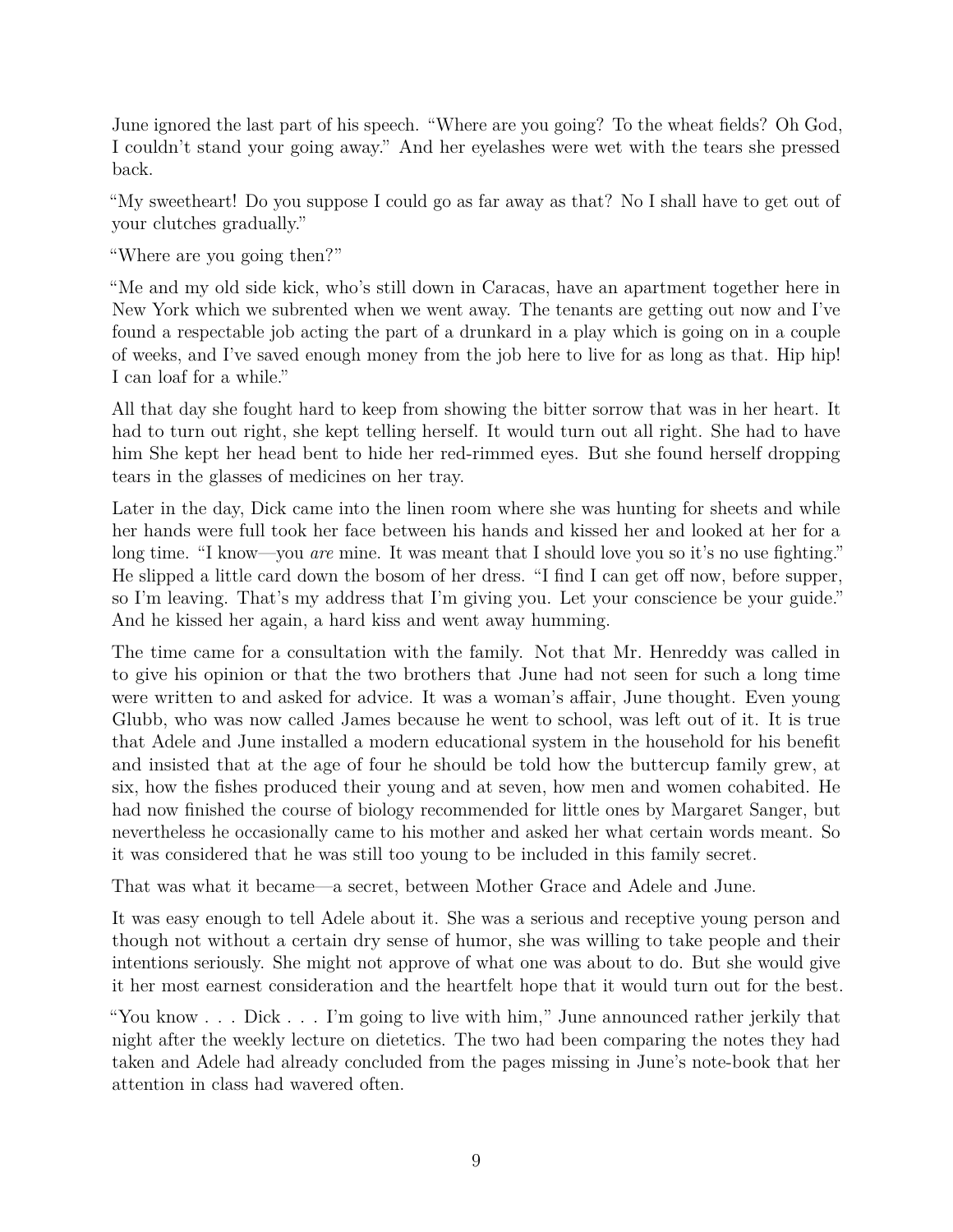"June! You don't really mean it, do you? I know you've always said you would live with a man rather than marry him, but I don't know—it's kind of a shock."

"Yes, I'm going to leave tomorrow morning. I didn't know before or I would have told you. Dick just told me he was going this morning. So I'm going too.

"I'm not going to tell you or mother our address for fear you might have a conscience-stricken impulse suddenly to come and urge Dick to make an honest woman of me and all that sort of thing. As a matter of fact, he's not seducing me, I'm seducing him. So there wouldn't be much point to mother making objections to him."

"He'll probably say, 'You're perfectly right, Mrs. Henreddy,' " she continued her line of thought later. " 'I did all I could to persuade your daughter that the step she is about to take is a foolish one, but she's willful and wayward and she's too much for me. I'm taking the line of least resistance.' "

"But every time he pushed me away from him," her thought was resentful, "he pulled me to him twice as close."

That same evening, they heard Mother Grace was ill. The doctor didn't know whether she had diphtheritic sore throat, or diphtheria or just plain sore throat. At any rate she had to stay in bed for a while and June got leave of absence from the hospital in order to take care of her.

"Suppose," she kept thinking to herself, "Suppose he gets tired of waiting for me and goes out west. From the way I talked he must have thought that I would be there immediately the next day. Oh, what shall I do?"

She could not blame her mother for being ill. It was the first time she had indulged in the luxury of staying in bed since Glubb was born. She kept saying what a pleasure it was for her to have a "morning toilet" and "evening toilet" and alcohol rub and meals on a tray—those things she had paid for in a hospital. "I think I just got sick because I had a couple of nurses in the family to take care of me," she declared.

Meanwhile June made tea and toast and became sentimental over the egg noggs which Mother Grace drank, all unsuspicious of the emotions they evoked in her daughter.

It turned out to be an ordinary sore throat, but the doctor told her it was just as well that she had stayed in bed, considering that there were several cases of the disease in the neighborhood and when Mother Grace put on her black silk kimona with embroidered storks (it was a new one) and sat in the library, sewing, June broke the news to her.

"What?" asked her mother, looking up from her work with a very startled face. "What did you say?"

June repeated that she was about to begin to live with someone.

"Live with someone! What do you mean?"

"With a man of course. I've fallen in love—terribly in love and he doesn't want to marry me—he's not half crazy about me as I am about him, so I'm just going to live with him. You needn't worry about me. I'm not at all worried. I can take care of myself. You know I've always told you that I didn't think marriage was so important . . . ."